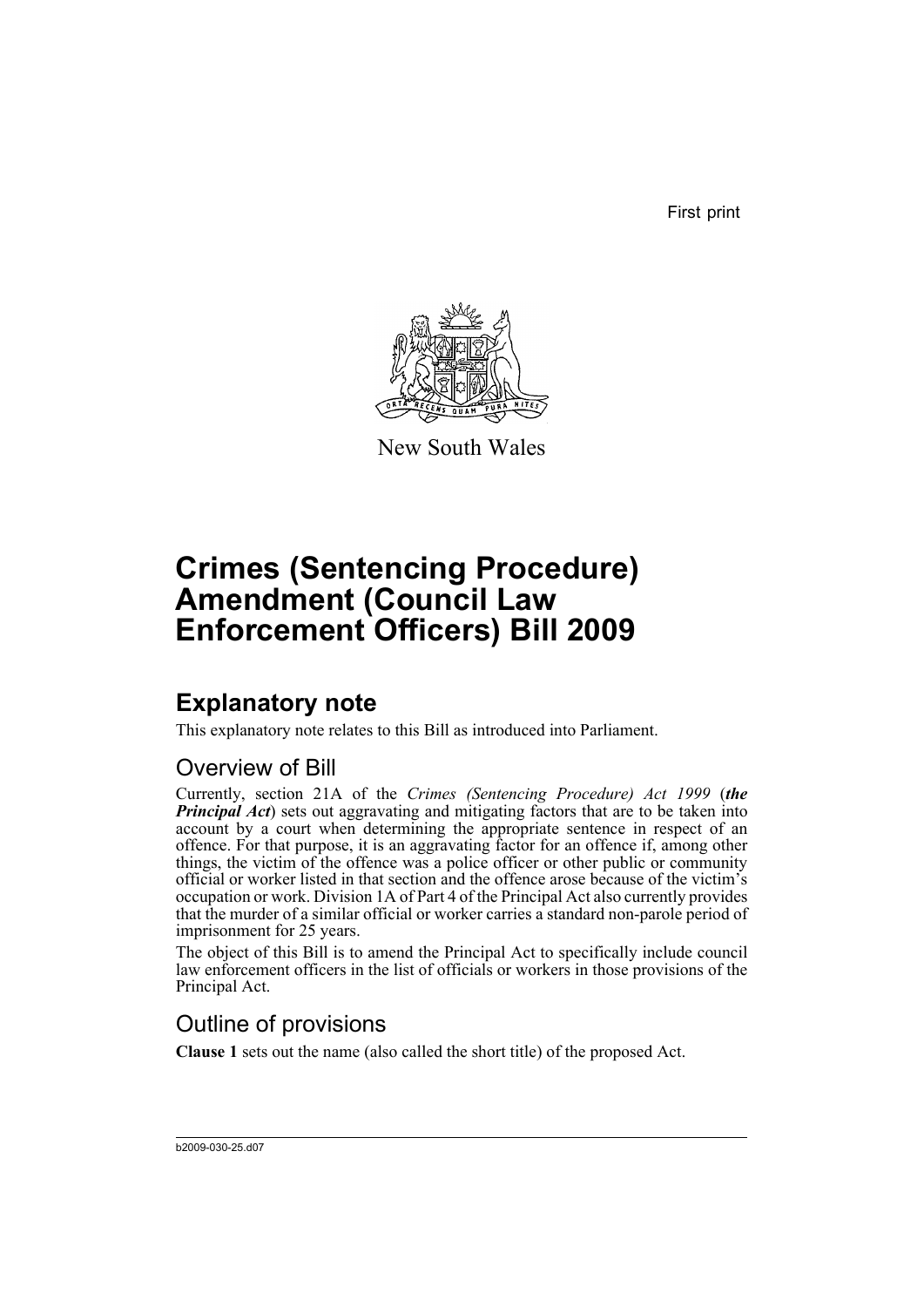Crimes (Sentencing Procedure) Amendment (Council Law Enforcement Officers) Bill 2009

Explanatory note

**Clause 2** provides for the commencement of the proposed Act on the date of assent to the proposed Act.

**Clause 3 (1)** amends section 21A of the Principal Act to give effect to the object outlined in the above Overview.

**Clause 3 (2)** amends the Table to Division 1A of Part 4 of the Principal Act to give effect to the object outlined in the above Overview.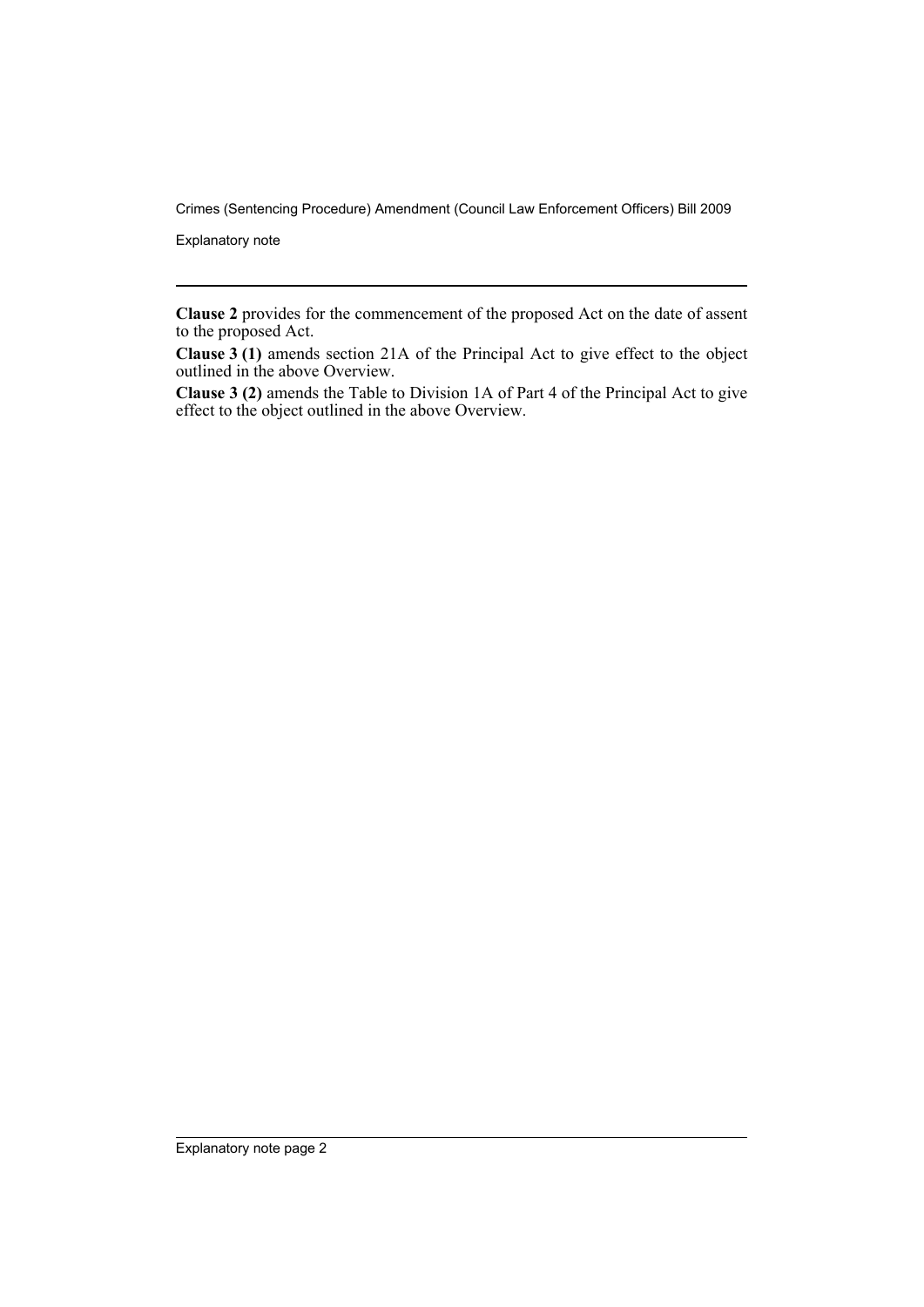First print



New South Wales

# **Crimes (Sentencing Procedure) Amendment (Council Law Enforcement Officers) Bill 2009**

### **Contents**

|               |                                                               | Page |
|---------------|---------------------------------------------------------------|------|
|               | Name of Act                                                   |      |
| $\mathcal{P}$ | Commencement                                                  |      |
|               | Amendment of Crimes (Sentencing Procedure) Act 1999<br>No 92. |      |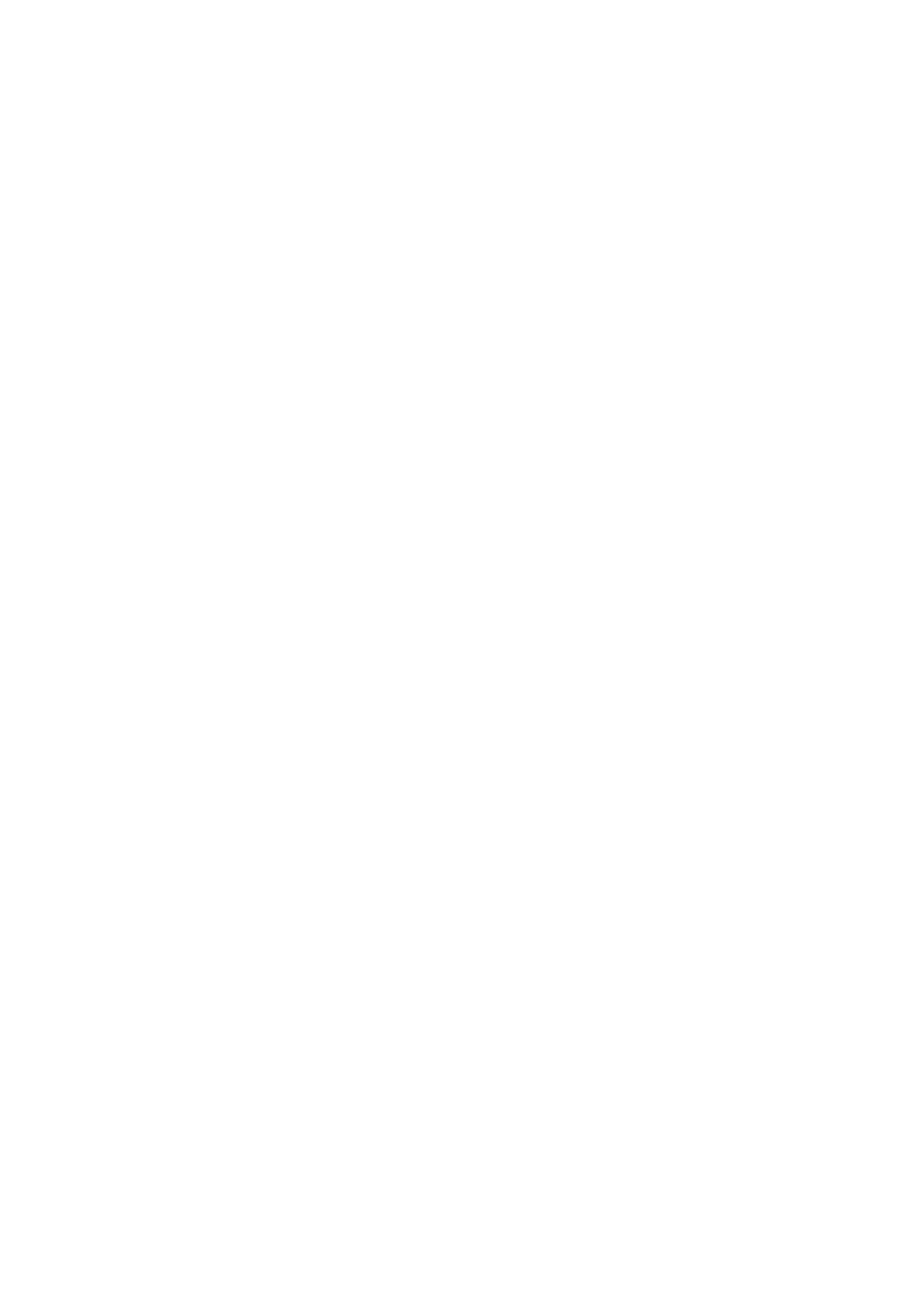

New South Wales

# **Crimes (Sentencing Procedure) Amendment (Council Law Enforcement Officers) Bill 2009**

No , 2009

#### **A Bill for**

An Act to amend the *Crimes (Sentencing Procedure) Act 1999* to make provision in relation to the sentencing of offenders where the victim was a council law enforcement officer.